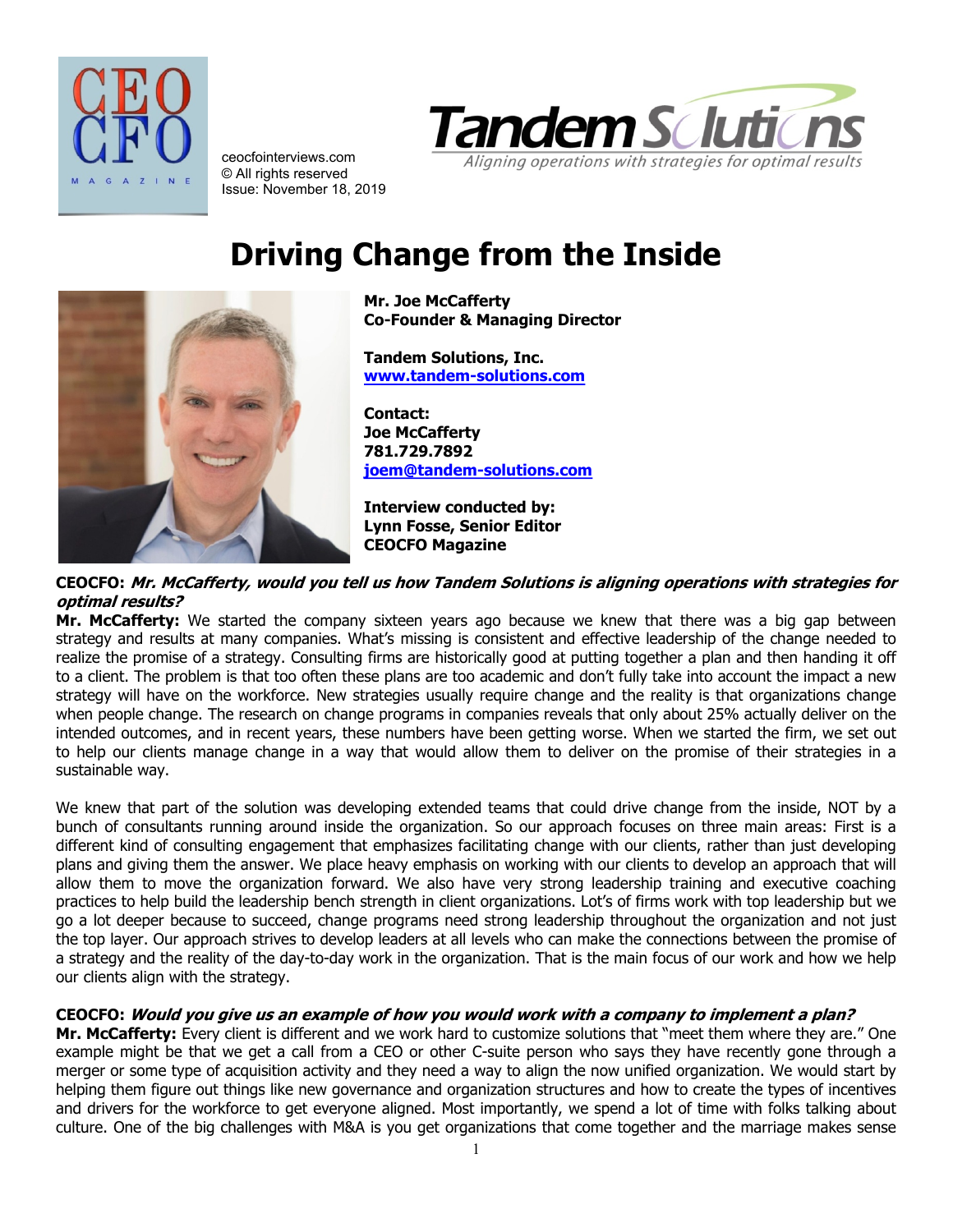on paper, but you really have two very different cultures and the merger could struggle unless you address that. We spend a lot of time working with the executive team defining the type of culture they are trying to build and then trying to turn that into a tangible series of observable behaviors and artifacts, so it can be clearly communicated and embraced by the organization.

As part of the communication, we typically look for ways to create the right types of incentives around behaviors across the organization. This can sometimes take the shape of specific behavioral assessments of leaders or supporting project teams by helping them create the right culture on their teams. It is not just the top part of the house but at multiple levels within the organization where you have to say "listen, these are the types of behaviors we're looking for and get folks to model and create momentum in that direction." So we work with the teams to engage them and encourage them to be part of the solution. We like to say that at Tandem Solutions, we do change WITH you, not TO you.

The final piece is developing the bench strength to lead the change. Helping emerging and mid-level managers develop their leadership skills is critical to success. It's really common for someone to be promoted because of their technical skills, but the move to leadership requires them to shift their focus from getting their work done to helping their teams succeed. This is a really difficult mindset shift for many folks and our programs are designed to help them through it. We have a number of different training programs that help our clients develop their leaders broadly across the organization, and our executive coaching practice allows us to use more of a rifle shot approach where we would support specific development opportunities with a number of leaders over the course of generally six months and sometimes a year.

**"Our approach strives to develop leaders at all levels who can make the connections between the promise of a strategy and the reality of the day-to-day work in the organization."- Mr. Joe McCafferty**

#### **CEOCFO: How do you help people that may not want executive coaching or might have resentment toward someone coming in from the outside?**

**Mr. McCafferty:** There are some folks that aren't particularly open to coaching and that can make the early stages a little challenging. We feel very strongly that one of the most important things in a coaching engagement is the relationship between the coach and the person being coached. You need to be able to establish a strong trusting relationship. We have a number of outstanding executive coaches on our team and we let the individual on the client side pick whatever coach they want to work with. As an example I just had a conversation with a senior executive about a week ago and the purpose of the call was to get to know him a little bit and help me get a sense of who might be a good coach for him. Subsequent to that I gave him three resumes so he could interview the coaches and decide which one he liked the most. I think this initial step helps us get past the reluctance by finding the right match.

The second thing is that we are all certified as coaches through the International Coaching Federation, and our training allows us to help people open up over a period of time. So we do have a lot of success with folks that maybe are a little reluctant at the outset, but the various techniques that we use as professional coaches helps get them to open up a little more.

Lastly, I think there's a clear need for accountability in the coaching relationship, which is why we generally engage at sixth-month intervals. At the outset of a coaching engagement we usually sit down with the person we are coaching and their boss, and discuss goals for the six month time frame. That allows us to set some sort of agenda and gives us some accountability. Of course, all the coaching conversations we have are confidential, but this type of up front agreement helps set a general direction for the engagement. At the end of the sixth-month timeframe it allows us to circle back again with the person and their manager to talk about what they have been working on and where they think they are on the journey. At this point, we sometimes we agree to reengage for another six months and sometimes we don't. If we do, we take the time to set new goals that we can reconsider six months later. If we aren't moving forward with coaching, these meetings help us ensure at least a warm hand-off to the manager so the person we have been working with will have some type of ongoing support. I think this type of accountability is sorely lacking in the executive coaching space, and it's a really important part of our process.

#### **CEOCFO: What types of companies turn to Tandem?**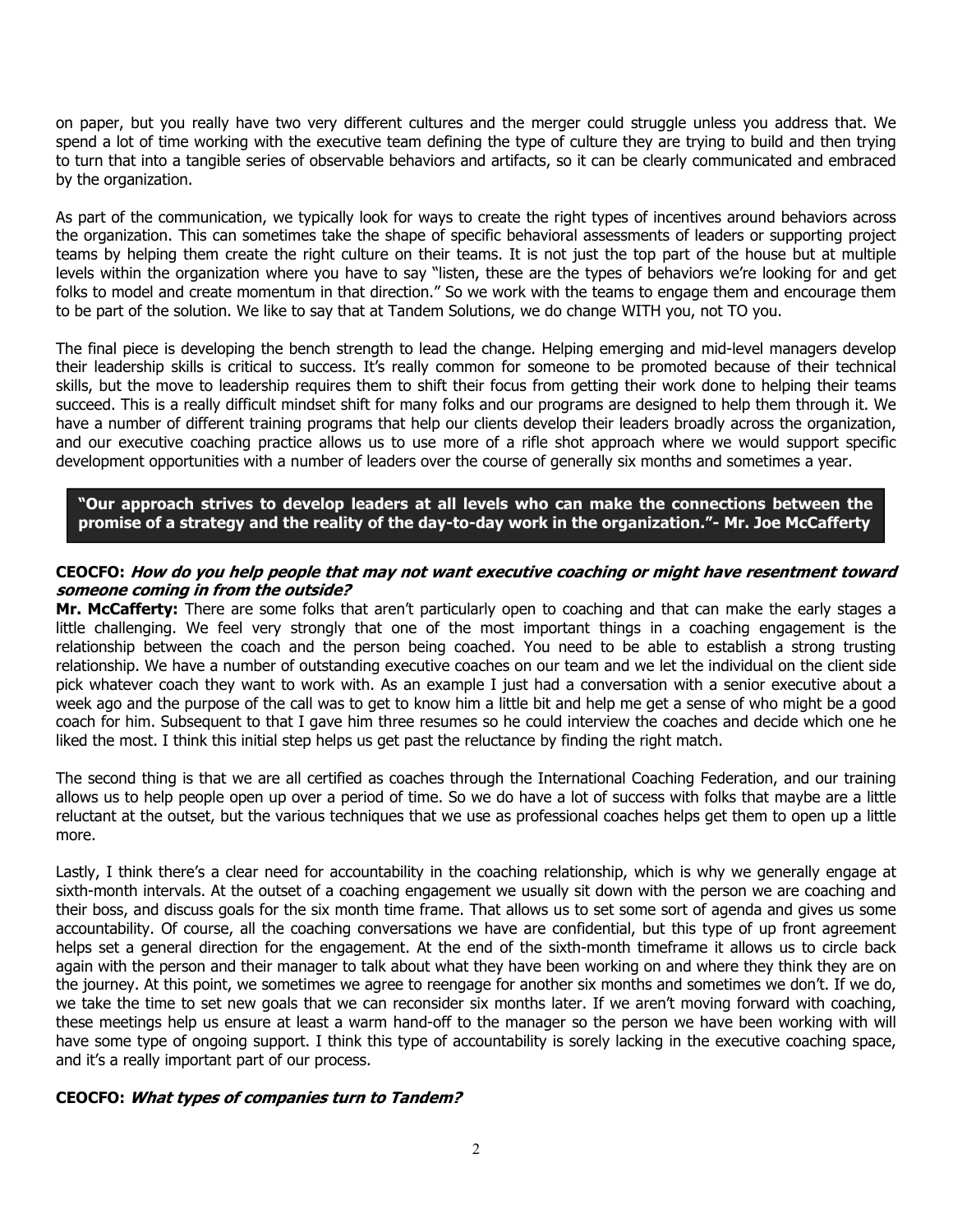**Mr. McCafferty:** Our clients are all managing some type of transition and usually need support to build the leadership depth required for success. We are based in the Boston area so we have a preponderance of clients in the Northeast, but we have also leveraged technology in a lot of ways that allows us to serve clients virtually. Although all of our clients have been US based, a number have been large global enterprises, and we are able to support them frequently through online meetings, particularly for our training programs.

Our training platform is web based, and it allows us to serve up content globally. However, all our programs also include a small-group coaching component that helps the learners develop the insights they need to actually apply new concepts on the job. We can do these sessions either in person or via video meetings, so we can really service people anywhere.

We work pretty horizontally across a number of different industries. We do spend a fair bit of time in the healthcare industry and higher education, mostly because Boston is strong in healthcare and higher education, so if we are looking for clients close to home, those are prominent industries. We also work across the full spectrum of insurance, manufacturing and aerospace.

## **CEOCFO: What do you need to know about the industry, to help your clients, or does it matter much?**

**Mr. McCafferty**: The industry always matters but not to the extent that folks often think, particularly for the type of work that we do. Other factors like the size of the organization and where it is on its growth path are equally important, because they will have a huge impact on the organization's culture. It's also important to consider the magnitude and urgency of the change program. For example, a company that is losing money or market share and needs a turnaround will need a really different solution than a company that has been growing and doing well, but has new ideas about how to better capitalize on a new market opportunity.

**"It's really common for someone to be promoted because of their technical skills, but the move to leadership requires them to shift their focus from getting their work done to helping their teams succeed. This is a really difficult mindset shift for many folks and our programs are designed to help them through it."- Mr. Joe McCafferty**

Folks often ask me how I do my job because I am working with an insurance company one week and aerospace manufacturer another week, and a hospital system another week. They want to know how I know so much about all those different things. The answer is that we know a lot about leadership and change and those principles translate well across most industries. Frankly a lot of the industry knowledge frequently comes from our clients, while we focus on putting together change programs that work within their organization.

The change really does have to be driven from the inside. To that end as consultants, we work a little bit differently from other consulting firms; we view our role more as facilitators of change. It is not uncommon to see one of us working with a group of ten or fifteen clients on an initiative. With one of us and ten or fifteen folks from the client, there is an awful lot of expertise in that room. Our job is to help channel that expertise and work with our clients to apply change management and leadership principles to their unique situation. As I mentioned even more than industry, the organization's culture has an enormous impact on how we have to work and what the client is able to do. We have to respect that and work with them to make the moves they want in a way that works within the company's culture.

## **CEOCFO: Tandem Solutions was recognized by Silicon Review as One of Fifty Innovative Companies to Watch. You were also recognized by HR Tech Outlook. How are you garnering attention?**

**Mr. McCafferty:** We haven't specifically gone looking for the attention but we are delighted to have it. What has happened is that a few of our clients have made some connections and comments. The important piece about the recognition is that it has been essentially promoted by our clients, not by us. I think what is important about us is that our approach to consulting is really very different, as far as I know there is no one else who actually attacks the change management component of our consulting work the same way that we do. Our strong philosophy that change has to be led from inside has led us to spend a lot of time focusing on facilitating the client change. We have also and built a truly unique approach to learning that we have applied to all our leadership development programs.

Our leadership programs are designed to be interchangeable and we can take them apart and put them back together in a number of ways. So they're very modular, which allows us to customize a program for our client very quickly. The other